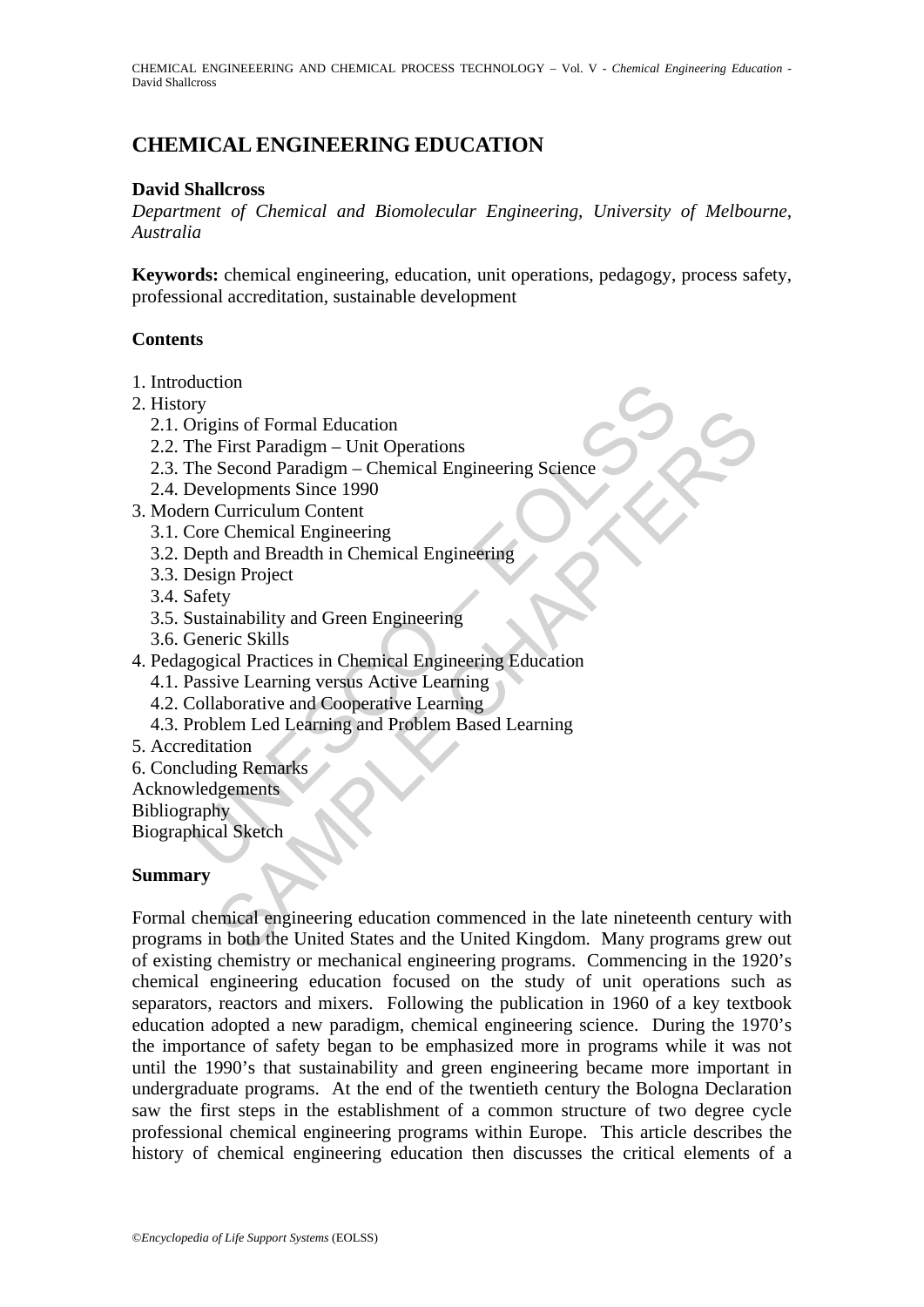modern undergraduate chemical engineering qualification curriculum. Special attention is given to those subjects that might add breadth and depth to the study of chemical engineering as well as the conduct of the capstone design project normally found in the programs. The important topics of safety, sustainable development and graduate attributes are also discussed. Pedagogical practices in chemical engineering including passive and active learning, collaborative and cooperative learning and problem-led and problem-based learning are discussed. This article concludes with a discussion on professional accreditation of undergraduate chemical engineering programs.

## **1. Introduction**

Chemical engineering is that branch of engineering that processes raw material by physical, chemical or biological means into different products. Today chemical engineers work in a range of industries designing, building and operating processes that transform crude oil into gasoline and plastics, produce a range of specialty products from raw milk and capturing carbon from the smoke stacks of coal-fired power stations.

a engineering is una tranchi of eigneteining una processe and<br>al, chemical or biological means into different products. To<br>synchrise in swork in a range of industries designing, building and operating<br>m crude oil into gaso Chemical engineers need to understand the principles of a range of topics including biological processes, control of processes, fluid flow, heat transfer, mass transfer, material balances, momentum transport, process dynamics, process equipment design, reaction processes, safety, separation processes, solids handling, sustainability and thermodynamics. As well as possessing technical knowledge and skills engineers are problem solvers able to break complex problems into more manageable tasks. Good chemical engineers must be effective communicators, be able to work in teams and have a sound understand of management practices and process economics.

## **2. History**

## **2.1. Origins of Formal Education**

work in a range of industries designing, building and operating processes<br>crude oil into gasoline and plastics, produce a range of specially prod<br>error in a range of industries designing, building and operating processes<br>c The small scale production of items such as soaps, dyes and glass has occurred for centuries. The coming of the industrial revolution in Europe led to the increased demand for major chemicals such as sulfuric acid, sodium carbonate, sodium hydroxide and bleaching powder. In 1791 Nicholas Leblanc developed a process to produce sodium carbonate from sodium chloride, so winning a prize on offer since 1775 by the French Académie des Sciences. It was in France that the first institutions for technical training and education were established with the founding of the École Polytecnique in 1774. Throughout the nineteenth century the system of Grande Écoles was established within France with several engineers graduating, including Gustav Eiffel, as ingenieur chimiste.

Within the United Kingdom the origins of the chemical engineering profession and chemical engineering education largely arise from the activities of George E. Davis and others in the 1880's. At the age of twenty-eight Davis was appointed to conduct official inspections of chemical plants in order to reduce the amount of gaseous hydrochloric acid released to the atmosphere. As he visited a range of very different sites he observed a pattern of design considerations and operating practices common to most. In 1888 he presented a series of eight lectures at the Manchester Technical School which at the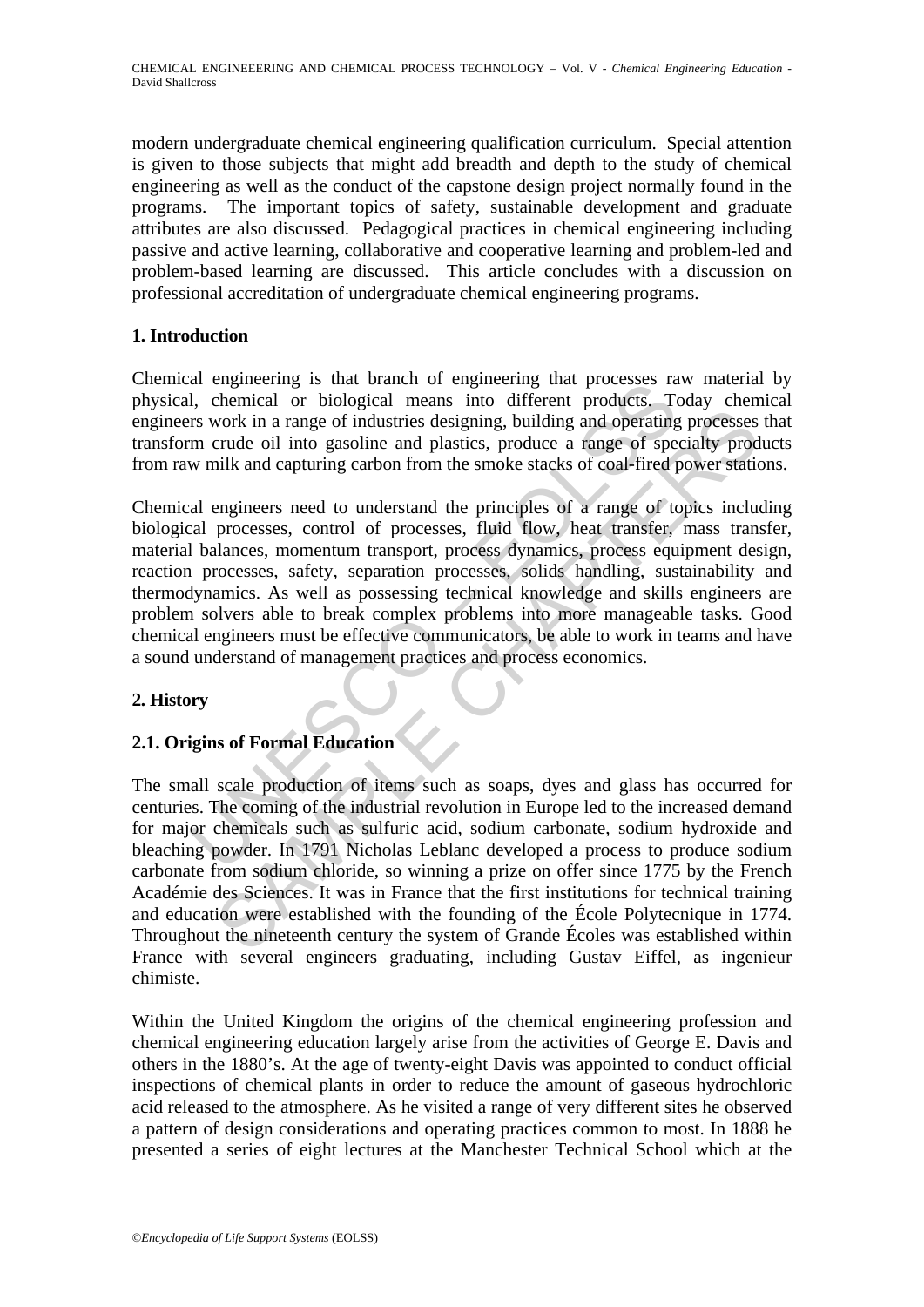time was proclaimed to be the first chemical engineering lecture series presented in the English language. Later these lectures were collected together into one of the first textbooks in chemical engineering, "A Handbook of Chemical Engineering". At the same time a course was offered in technical chemistry at the Glasgow and West of Scotland Technical College. Professor Edmund Mills offered a subject that covered topics including gaseous, solid and liquid fuels, refrigerators, evaporators, solids handling equipment and tank design.

incussion or a singe stupect can<br>early and the single stupect cancer appear and the sing to its students a discussion of the engineering aspects of the effecturing processes. This was essentially the first course in the tu It was also in 1888 that the first formal chemical engineering course commenced in the United States. Based in the chemistry department at MIT in Boston the course consisted of existing subjects taken from the mechanical engineering and general chemistry but with the inclusion of a single subject called 'applied chemistry'. The subject aimed at presenting to its students a discussion of the engineering aspects of the equipment used in manufacturing processes. This was essentially the first course in unit operations although it was not described in that manner at the time. Following on from the success of the MIT program other universities in the USA established chemical engineering programs – University of Pennsylvania in 1892, Tulane University in 1894, University of Michigan in 1898 and Tufts University also in 1898. All these programs grew out of chemistry departments.

In Germany at the close of the nineteenth century an extensive network of technical institutions existed alongside the well-established universities. These technical institutions were both well-funded and very well supported by industry. The chemical industry in particular recruited graduates from the chemistry and industry chemistry programs however chemical engineering programs did not initially evolve in this environment. It was not until much later that separate chemical engineering programs emerged from the well-established mechanical engineering programs.

## **2.2. The First Paradigm – Unit Operations**

cturing processes. This was essentially the first course in unit operative truring processes. This was essentially the first course in unit operat was not described in that manner at the time. Following on from the succe-<br> In 1908 the recently formed American Institute of Chemical Engineers established a committee on Chemical Engineering Education with the task of determining what a chemical engineer should be educated in. The report of the committee in 1913 was inconclusive and with other pressing demands on the young and very small AIChE the committee did not reconvene until 1920 under the chairmanship of Arthur D. Little. Little had graduated with a degree in chemistry from MIT in 1885 and went on to found the company that came to be known as Arthur D. Little Inc. In a report to the President of MIT prepared in 1915 Little coined the phrase 'unit operations', suggesting that chemical engineering education be framed around the different types of unit operations found in industry.

The Chemical Engineering Education Committee chaired by Little conducted a comprehensive survey of the syllabus of the chemical engineering programs offered by 78 institutions. The committee was amazed by the wide range of subjects and topics covered by the diverse programs and found that there was almost no evidence of anything like a standard course in the discipline. The final report in 1922 declared that:

*'Chemical engineering … is not a composite of chemistry and*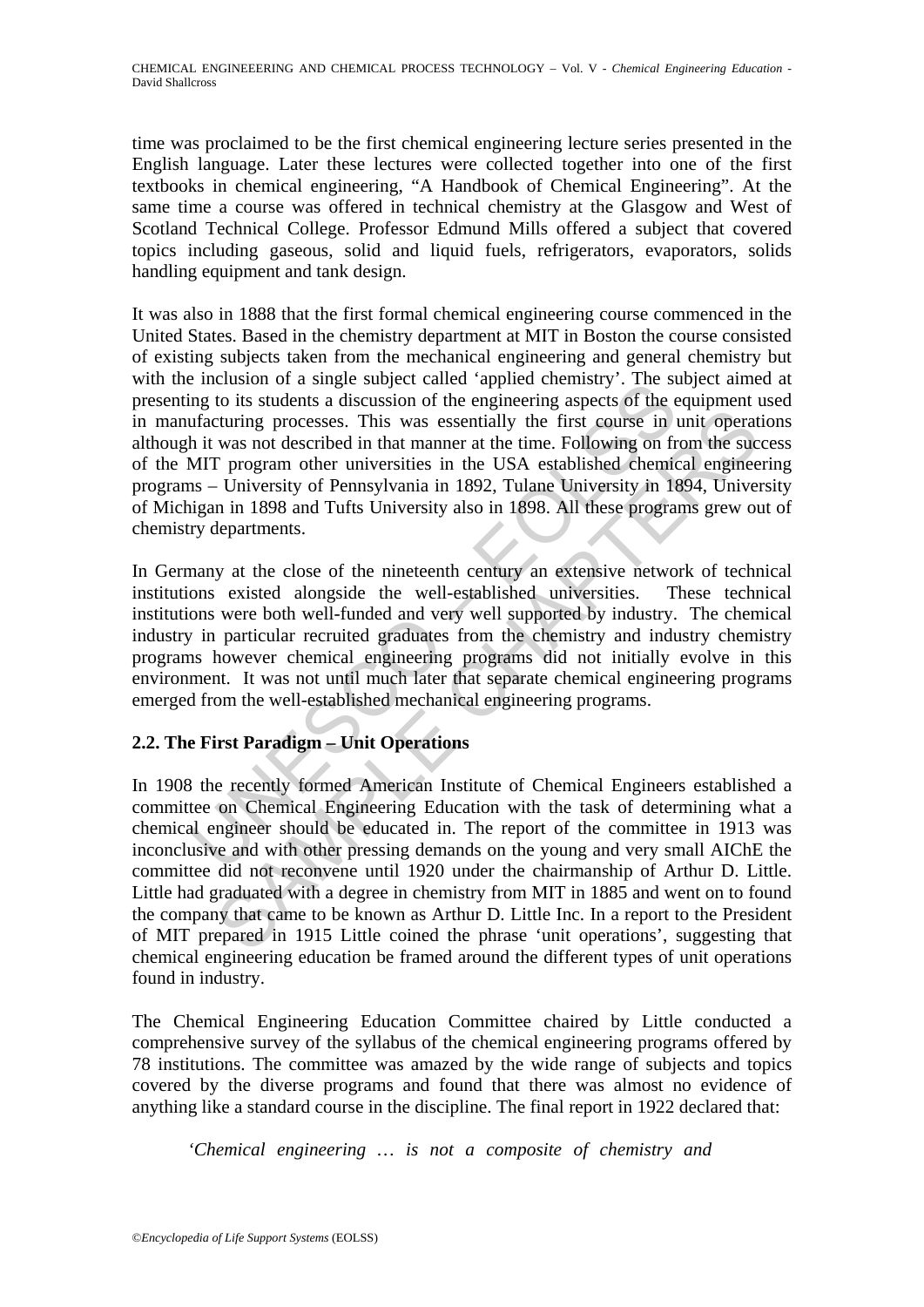*mechanical and civil engineering, but a science of itself, the basis of which is those unit operations which in their proper sequence and coordination constitute a chemical process as conducted on the industrial scale'.* 

A new Chemical Engineering Education Committee was constituted in 1922 to set out in further detail what topics should be included in an undergraduate program. In 1925 the Committee listed fourteen programs that met its standards and recommended that a permanent committee of the AIChE be established to conduct what were essentially accreditation activities.

With the spread of a more standardized curriculum across schools in the USA demand quickly developed for appropriate textbooks. At that time MIT was at the forefront of curriculum development and one of the most important textbooks of the period came out of that department, "Principles of Chemical Engineering" by William Walker, Warren Lewis and William McAdams and published in 1923. The book was squarely based on a unit operations approach to chemical engineering education. Some of the other important books that followed in the next two decades were:

- Chemical Process Principles in 1930 by Hougen and Watson
- Der Chemie-Ingenieur as 12 volumes from 1932 to 1940 by Eucken of Gottingen
- Perry's Chemical Engineer's Handbook in 1934 by Perry of DuPont
- Chemische Ingenieur-Technik in 1935 by a range of many authors drawn from industry

s spinos and a more standardized cuntumin actors schools in the developed for appropriate textbooks. At that time MIT was at tem development and one of the most important textbooks of that department, "Principles of Chemic development and one of the most important textbooks of the period c<br>development and one of the most important textbooks of the period c<br>t department, "Principles of Chemical Engineering" by William Wal<br>wis and William McAd The number of chemical engineering programs offered around the world grew significantly from 1920 onwards as the process industries boomed. In Canada the first chemical engineering programs were offered at Queen's University (1902) and then at the University of Toronto (1904). In Australia chemical engineering topics had been offered as early as 1915 at the Sydney Technical College but it was not until 1948 that a formal degree course was offered at the University of Sydney. Chemical engineering education commenced in India in 1921 at the Bengal Technical Institute while a year later courses at the University of the Witwatersrand and the University of Cape Town began in South Africa. In the first decades of the twentieth century Japan had a very modest chemical industry and consequently no strong demand for chemical engineers. It was only in 1940 that chemical engineering programs commenced at the Tokyo Institute of Technology and Kyoto University. In the United States and the United Kingdom this period also saw a rapid increase in the number of programs offered. In the US chemical engineering programs spread from initially offerings on the east coast across to the west coast, while in the UK programs opened at Imperial College (1937), University College London (1937), University of Cambridge (1945) and the University of Leeds (1945).

### **2.3. The Second Paradigm – Chemical Engineering Science**

During the 1950's there was a growing realization that there was a need to identify and study the scientific principles underlying the unit operations. Chemical engineering science emerged as a new paradigm in understanding chemical engineering principles. This was a shift from what might be considered the first paradigm of the unit operations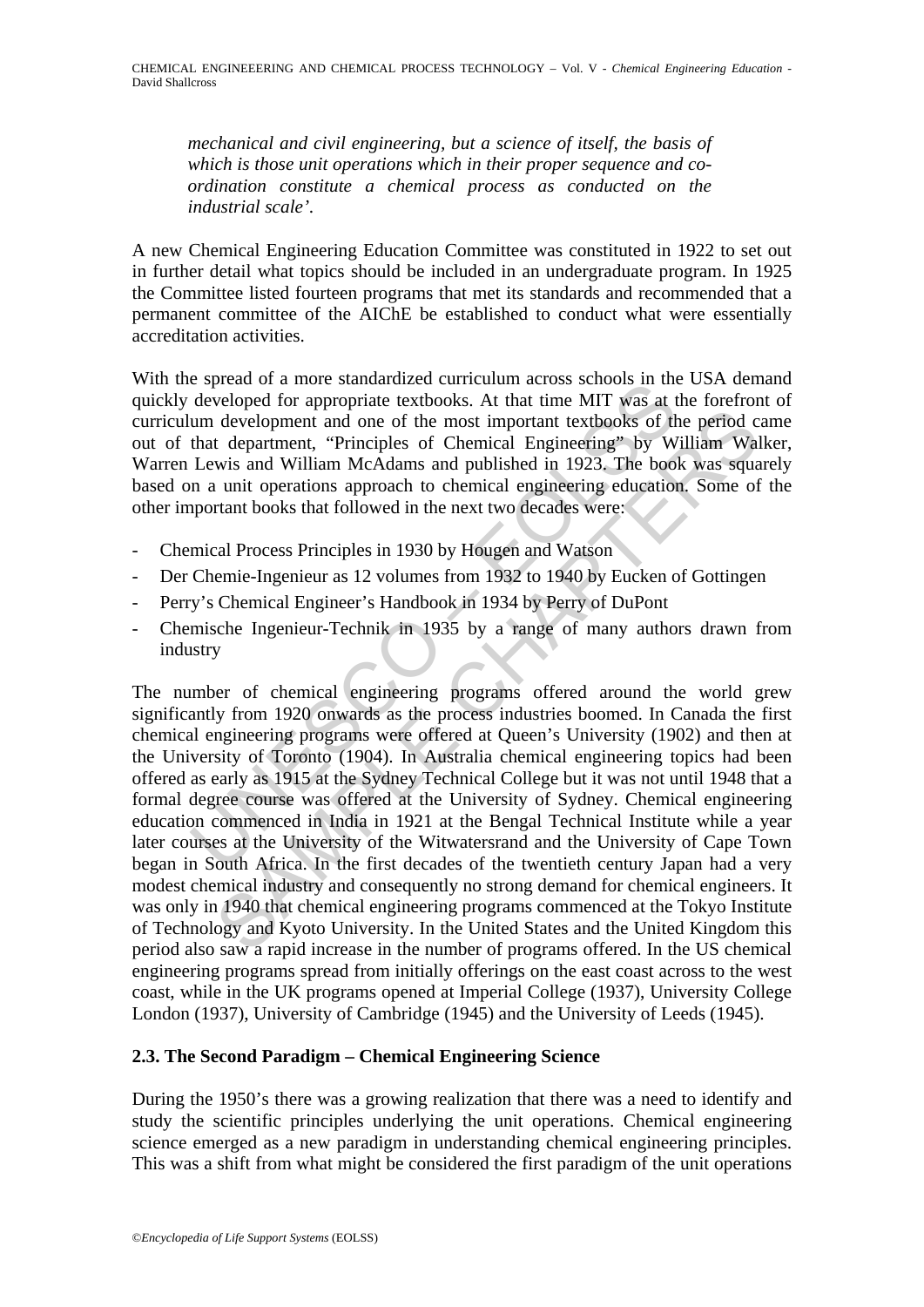approach. By identifying the underlying physical, chemical and/or biological principles of unit operations, proponents of chemical engineering science sought to extend the application of these principles beyond the realm of just unit operations.

Arguably one of the most important chemical engineering textbooks ever published laid the foundations for the chemical engineering science approach to momentum, heat and mass transport. In the late 1950's three academics from the University of Wisconsin, R.Byron Bird, Warren Stewart and Edwin Lightfoot, developed a course that adopted the chemical engineering approach. The book that developed out of that course, "Transport Phenomena" published in 1960, was the first of a number of books to consider the principles that underpin unit operations. The book was so well written that a second edition was not released until 2002, some forty years later.

Throughout the last decades of the twentieth century enrolments in chemical engineering programs increased. At the same time chemical engineering science principles began to be applied in to biological processes. The sub-discipline called variously biochemical, biomolecular or bioprocess engineering began to emerge. During the late 1970's and early 1980's fundamental principles of biology, genetics and microbiology began to appear in chemical engineering curricula worldwide. The increasing incorporation of bio-related topics continues to grow to this day.

### **2.4. Developments Since 1990**

and the last decades of the twentieth century enrolments<br>ting programs increased unit 2002, some forty years adet.<br>ting programs increased. At the same time chemical engines<br>began to be applied in to biological processes. t the last decades of the twentieth century enrolments in cher<br>g programs increased. At the same time chemical engineering science<br>began to be applied in to biological processes. The sub-discripline cc<br>biochemical, biomole The early 1990's saw the introduction of combined degree programs in Australia. In the Australian model students enrolled into two complete undergraduate degrees simultaneously. At the completion of their five or six year course of studies the students would then have two undergraduate degrees, not a major and a minor degree. The most popular combinations for chemical engineering students were the science disciplines of chemistry, biology, microbiology, genetics and physics, with commerce, economics and law also being popular. By the middle of the first decade of the twenty-first century some Australian chemical engineering programs had two-thirds of their students undertaking some form of combined degrees.

In 1999 government representatives from 28 European countries signed the Bologna Declaration, aimed at creating the European Higher Education Area. Two of the main aims of the process were to establish a common structure for higher education across the region based upon a two degree cycles – Bachelor and Masters – and to promote mobility of students and mutual recognition of degrees between the signatory countries. The Bologna Model for education involves a three-year Bachelor degree followed by a two-year Masters degree with professional recognition based upon the attainment of the Masters degree. In 2005 the European Federation of Chemical Engineering Working Party on Education released non-binding guidelines for the minimum expectations with respect to learning outcomes and transferable skills development for graduates from the three-year Bachelor, two-year Masters programs. The guidelines note that typically a first cycle program should contain 20 to 30 % mathematics and science content, 40 to 50 % engineering courses, and up to 10% non-technical topics. A key element of the first cycle program is a chemical engineering capstone project. The second cycle should contain further chemical engineering studied to a greater depth as well a second, more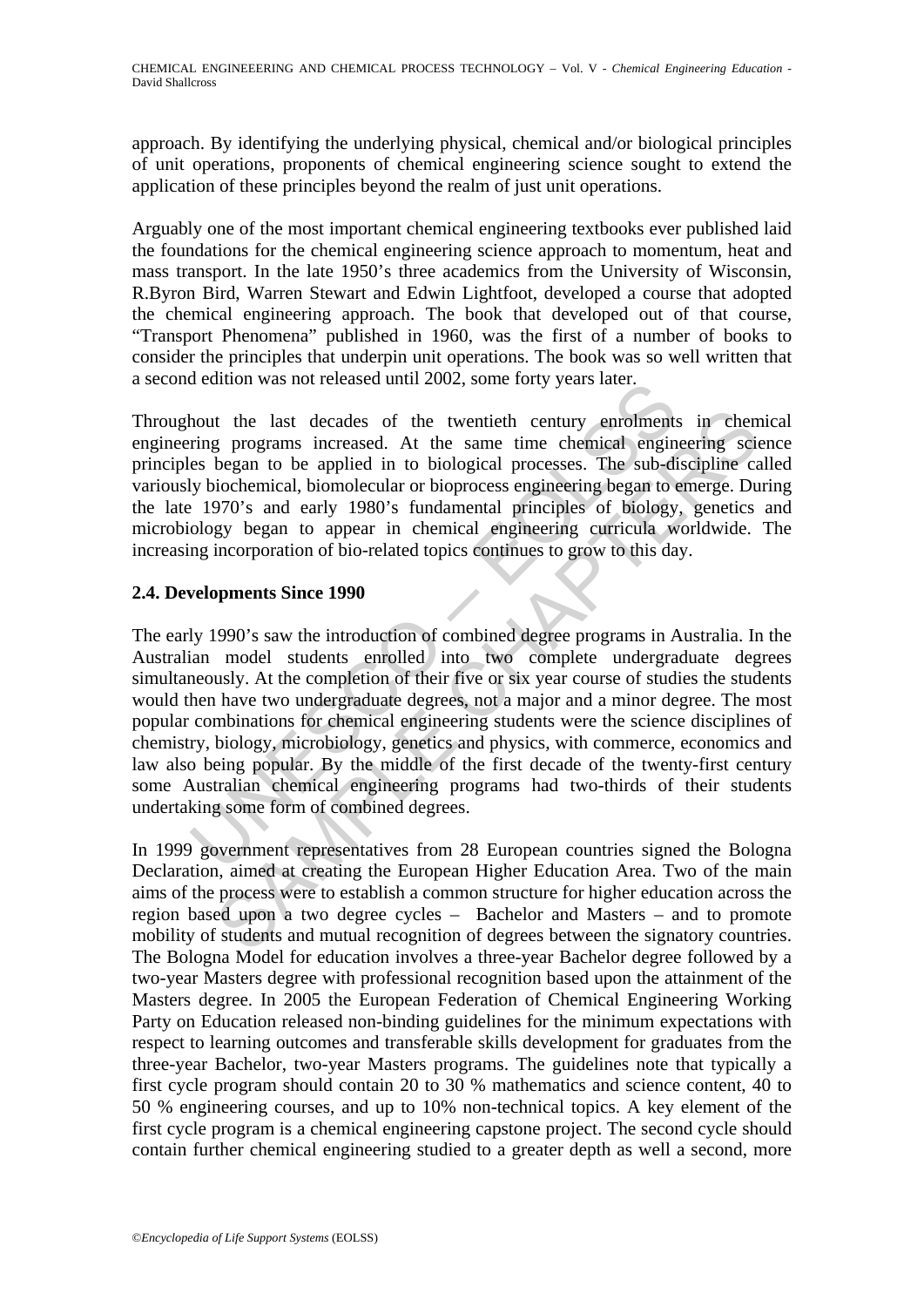CHEMICAL ENGINEEERING AND CHEMICAL PROCESS TECHNOLOGY – Vol. V - *Chemical Engineering Education* - David Shallcross

substantial project.

At the beginning of the twenty-first century there is a growing recognition that chemical engineers will have to play leading roles in addressing some of the crucial issues associated with climate change and sustainable development. Emission reduction technologies such as carbon capture and sequestration, waste minimization and green engineering are all underpinned by sound chemical engineering principles. Undergraduate chemical engineering programs increasingly are making their students aware of sustainable development and their responsibilities to society for these concerns. In some programs sustainable development and aspects of green engineering are available as separate units or subjects while in other programs these important topics are embedded throughout the curriculum.

### **3. Modern Curriculum Content**

For Curriculum Content<br>
elergraduate chemical engineering curriculum has evolved significating<br>
Dyears. Over the last thirty years there has been a growing<br>
essess, safety and the environment. As the proportion of graduate **Curriculum Content**<br>
graduate chemical engineering curriculum has evolved significantly over<br>
erars. Over the last thirty years there has been a growing emphasis<br>
es, safety and the environment. As the proportion of gradu The undergraduate chemical engineering curriculum has evolved significantly over the last 120 years. Over the last thirty years there has been a growing emphasis on bioprocesses, safety and the environment. As the proportion of graduates commencing work in the traditional petrochemical industries has declined in favor of the biotechnology sector, the food and beverage, pharmaceutical, minerals processing, and pulp and paper industries so the curriculum in many institutions has refocused to cover unit operations and industry practices in these particular sectors. Some institutions offer programs having a particular focus which is relevant to the local economy and which may be supported by local industries, e.g., coal processing, pulp and paper, minerals processing.

Following its review of chemical engineering curricula in Europe, the European Federation of Chemical Engineering (EFCE) working party released its recommendations for what first and second cycle chemical engineering programs should have as their learning outcomes, i.e, what knowledge students should have and what they should be able to do immediately after graduation.

According to the EFCE after graduation, a first cycle degree chemical engineer should

- Have a knowledge of relevant basic sciences (mathematics, chemistry, molecular biology, physics) to help understand, describe and deal with chemical engineering phenomena
- Understand the basic principles underlying chemical engineering:
	- Material, energy, momentum balances
	- Equilibrium
	- Rate processes (chemical reaction, mass, heat, momentum transfer)
- And be able to use them to set up and to solve (analytically, numerically, graphically) a variety of chemical engineering problems;
- Understand the main concepts of process control;
- Understand the principles underlying methods of process/product measurements;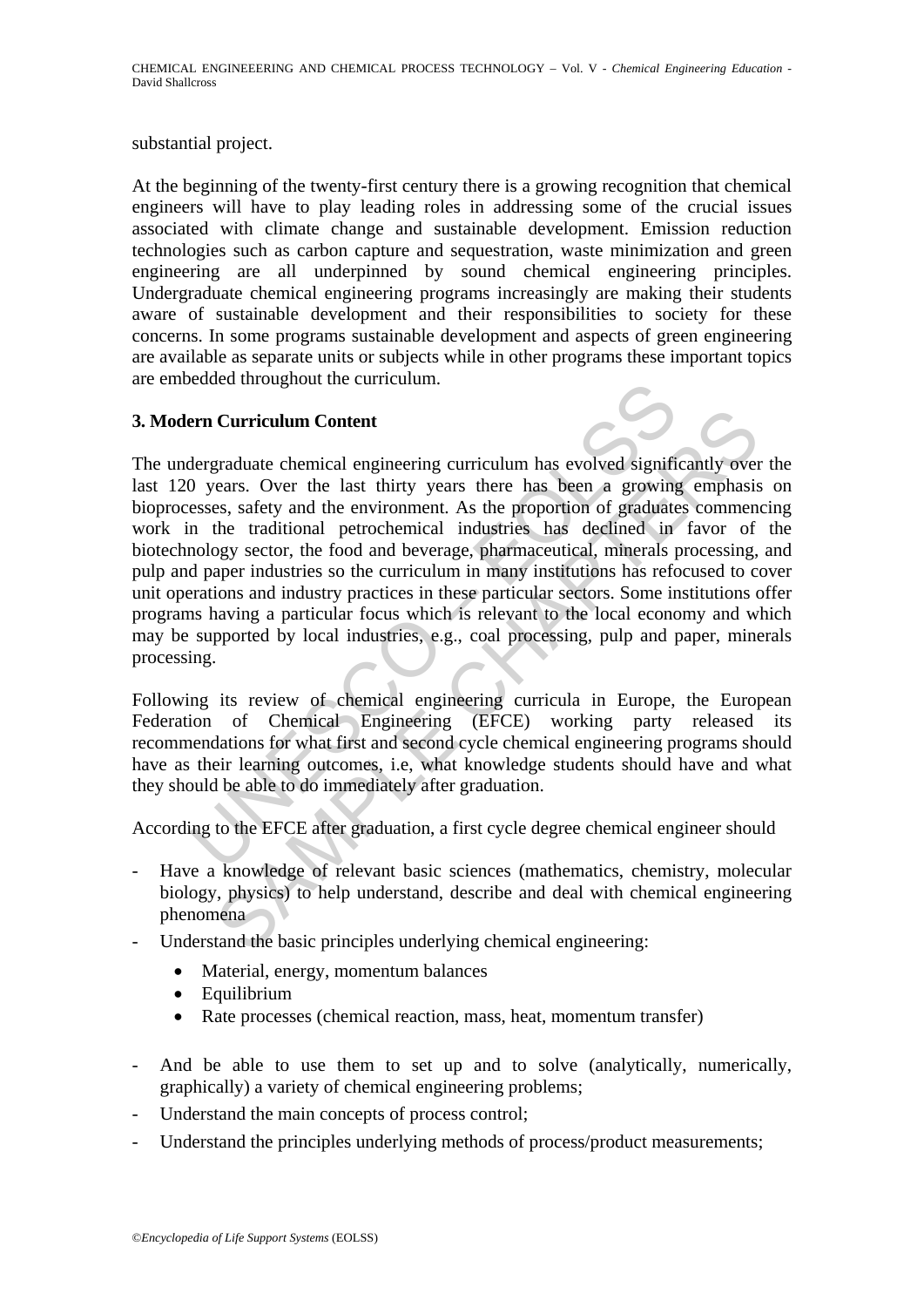- Be able to plan, perform, explain and report simple experiments;
- Have a knowledge of relevant literature and data sources;
- Have a basic understanding of health, safety, and environmental issues;
- Understand the concept of sustainability;
- Understand basic concepts of chemical product engineering;
- Have knowledge of some practical applications of process and product engineering;
- Have an ability to analyze complex problems in the chosen orientation;
- Have some experience in using appropriate software;
- Be able to perform appropriate design in the chosen orientation; and,
- Be able to calculate process and project costs.

The EFCE recommends that after graduate second cycle degree chemical engineers should

- Be able to communicate effectively, including in English, using modern presentation tools as appropriate;
- Be able to work in multidisciplinary teams;
- Have an understanding of the impact of engineering solutions in an environmental and societal context;
- Have an understanding of professional end ethical responsibility; and,
- Be able to learn on his/her own, and have a recognition of the need for life-long learning.

These learning outcomes are in general accord with those of a number of national accrediting agencies.

bile to calculate process and project costs.<br>
CE recommends that after graduate second cycle degree chenches<br>
bile to communicate effectively, including in English, using mode<br>
s as appropriate;<br>
bile to work in multidisci Example that after graduate second cycle degree chemical engine<br>
to communicate effectively, including in English, using modern presenta<br>
appropriate;<br>
to work in multidisciplinary teams;<br>
to work in multidisciplinary team The VCI – Society for Chemistry and Process Engineering of Germany has proposed recommendations for the development of consecutive first and second cycle chemical engineering programs. In their document 'Qualification Frames and Curricula for Degree Courses for Process, Chemical Engineering and Biomolecular or Bioprocess Engineering at Universities and Fachhochschulen (Universities of Applied Sciences)' they outline program outcomes in six broad areas:

- Knowledge and understanding
- Engineering analysis
- Engineering design
- **Investigations**
- Engineering practice
- General skills.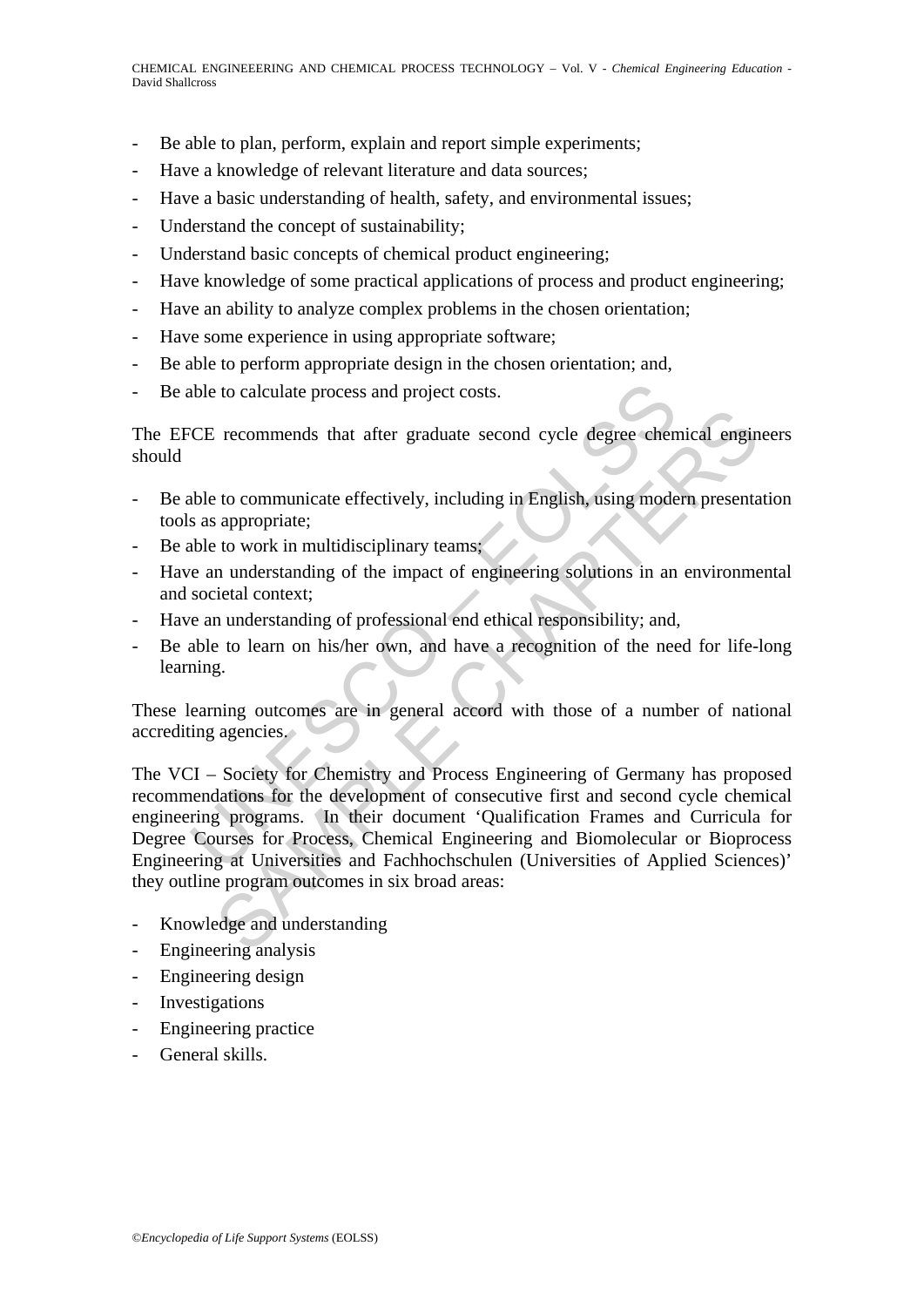- -
- -
- -

# TO ACCESS ALL THE **22 PAGES** OF THIS CHAPTER, Visi[t: http://www.eolss.net/Eolss-sampleAllChapter.aspx](https://www.eolss.net/ebooklib/sc_cart.aspx?File=E6-34-08-00)

#### **Bibliography**

A., Perdan S., Clift R. (2004) Sustainable Development in Practice -<br>
A., Perdan S., Clift R. (2004) Sustainable Development in Practice -<br>
and Scientists, 446 pp. John Wiley and Sons, Chichester, UK [Tex<br>
eloped case stud Azapagic A., Perdan S., Clift R. (2004) Sustainable Development in Practice – Case Studies for Engineers and Scientists, 446 pp. John Wiley and Sons, Chichester, UK [Textbook containing introduction to concepts of sustainable development and green engineering followed by eleven different well developed case studies].

Barkley E.F., Cross K.P., Major C.H. (2005) Collaborative Learning Techniques – A Handbook for College Faculty, 303 pp. Jossey-Bass, San Francisco, USA [A useful guide book for any educator wishing to adopt collaborative and/or cooperative learning techniques in the classroom].

Bird R.B., Stewart W.E., Lightfoot E.N. (2002) Transport Phenomena, 2<sup>nd</sup> edition, 894 pp. John Wily and Sons, New York, USA [The first edition of this textbook ushered in the era of Chemical Engineering Science].

Darton R.C., Prince R.G.H., Wood D.G. (2003) Chemical engineering: visions of the world, 129 pp. Elsevier, Amsterdam, The Netherlands [This book includes a comprehensive history of the chemical engineering profession and chemical engineering education].

Felder R.M., Silverman L.K. (1988) Learning and teaching styles in engineering education, *Journal of Engineering Education*, 78(7), 674-681 [Significant paper looking at learning styles in chemical engineering education].

, Perdan S., Clift R. (2004) Sustianiable Development in Practice - Case Sudicional<br>
and Scientists, 446 pp. John Wiley and Sons, Chichester, UK. [Texthook conta<br>
to concepts of sustainable development and green engineeri Institution of Chemical Engineers (2008) Accreditation of chemical engineering degrees - a guide for university departments and assessors based on learning outcomes, 75 pp. Institution of Chemical Engineers, Rugby, UK [A useful guide to the chemical engineering accreditation standard currently being used in several countries around the world].

Kentish S.E., Shallcross D.C. (2006). An International comparison of final year design project curricula, *Chemical Engineering Education*, 40(4), 275-280 [This work presents the results of an international survey on the final year capstone chemical engineering design project].

Prince M.J., Felder R.M. (2006). Inductive teaching and learning methods: definitions, comparisons, and research bases, *Journal of Engineering Education*, 95(2), 123-138 [This paper reviews several different teaching styles including problem based learning].

Shallcross D.C., Parkinson M.J. (2006) Teaching ethics to chemical engineers: some class room scenarios, *Education for Chemical Engineers*, 1, 49-54. [This work describes in detail the structured controversy technique and presents three scenarios on professional chemical engineering ethics].

#### **Biographical Sketch**

**Associate Professor David Shallcross** is Head of the Department of Chemical and Biomolecular Engineering at the University of Melbourne. He is also Associate Dean (Teaching and Learning) for the Melbourne School of Engineering. David has won several national and international awards recognizing his excellence and leadership in chemical engineering education including the 2006 Frank Morton Medal of the Institution of Chemical Engineers and a Carrick Citation from the Carrick Institute in Australia. He is the Founding Editor of the international peer-reviewed journal, Education for Chemical Engineers, and is a corresponding member of the European Federation of Chemical Engineering Working Party on